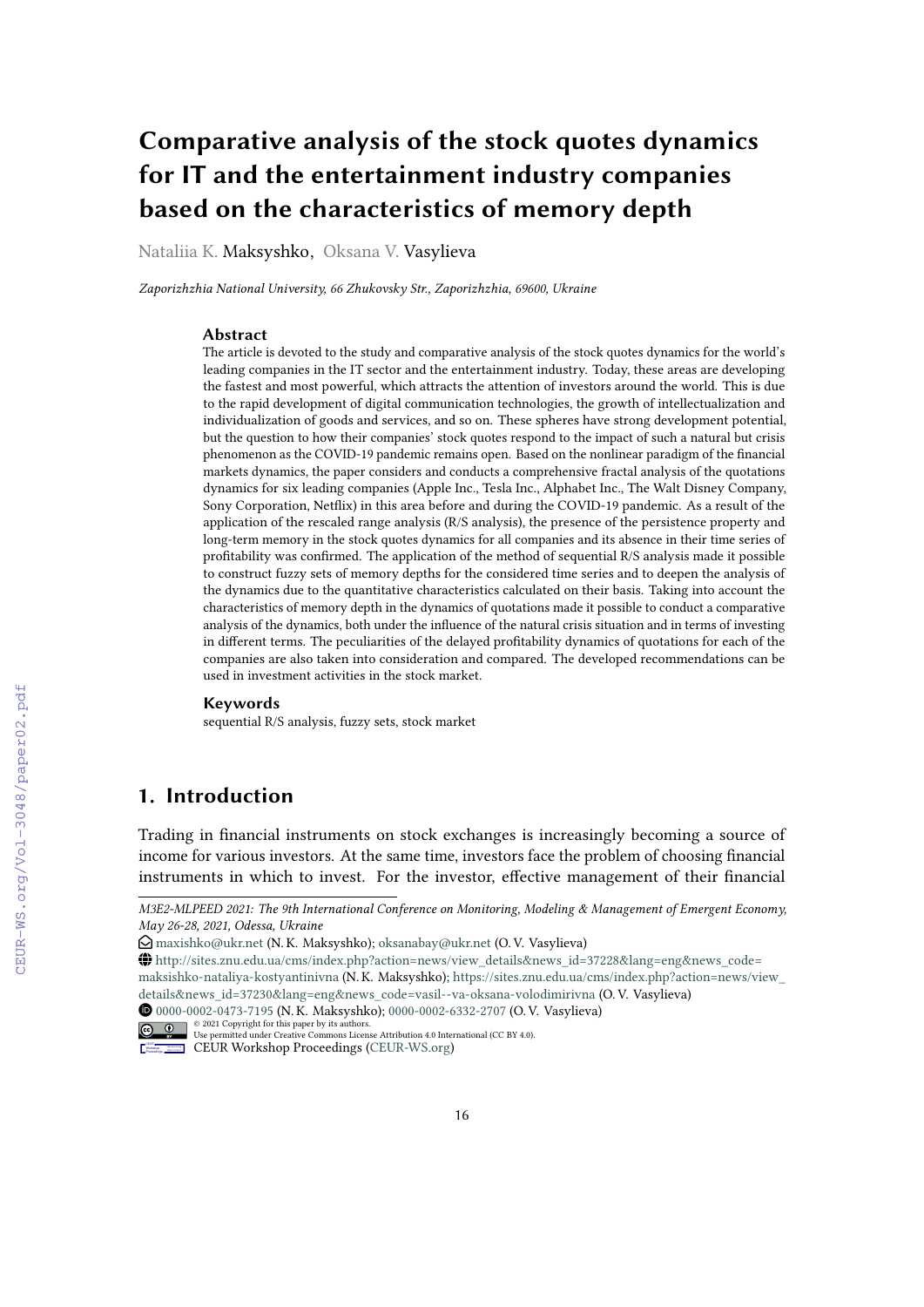resources now – means to get additional benefits in the future. But in order to get these benefits, they need to compare financial instruments and choose the most profitable and least risky among them.

The issue of analyzing the stock markets dynamics in order to develop practical recommendations for the investor is not new, but it remains relevant and extremely important [\[1\]](#page-13-0). Development of investment strategy and awareness of prospects and risks of specific investment instruments is the key to successful investment activities.

For comparative analysis, traditionally, statistical characteristics of dynamics are used. Traditionally, statistical methods have been used to confirm the efficient market hypothesis [\[2\]](#page-13-1). For example, in [\[3\]](#page-13-2): Kolmogrov-Smirnov and Shapiro-Wilk tests; a run test and an auto-correlation test are used to check the randomness and the normality of the data. In [\[4\]](#page-13-3) there is applied a rolling variance ratio test; in [\[5\]](#page-13-4) European stock markets are tested by a runs test and joint variance ratio tests. In the study [\[4\]](#page-13-3) the French stock market is considered to change its properties from efficient to adaptive.

An alternative theory of financial markets is the fractal market hypothesis [\[6\]](#page-13-5), which considers markets as complex nonlinear systems in which randomness and hidden patterns interact, resulting in the dynamics of financial instruments has a fractal nature and the property of persistence (the presence of long-term memory). Methods of nonlinear dynamics are considered as relevant tools of its research. Therefore, recently more and more attention is paid to the study and application of these methods.

The most popular method of studying the fractal properties of dynamics is the Hurst exponent (R/S analysis) [\[6\]](#page-13-5). The paper [\[7\]](#page-13-6) provides an excursion into the research of scientists on the application of the Hurst exponent to analyze the dynamics of capital markets.

Along with the Hurst exponent for the study of financial markets and, in particular, stock markets, the following indicators are used: Lyapunov exponent (indicator of nonlinear dynamics) to diagnose the crash of stock markets [\[8\]](#page-13-7), Shannon information entropy [\[9,](#page-13-8) [10\]](#page-13-9), Renyi entropy [\[10\]](#page-13-9), the Hurst-Holder exponent [\[11\]](#page-13-10), local Whittle estimator [\[12\]](#page-13-11). The presence of fractal properties in the dynamics of financial markets is also investigated by calculating the Hausdorff dimension and applying the Mittag-Leffler functions [\[13\]](#page-13-12).

In particular, in the works [\[14,](#page-13-13) [15\]](#page-13-14), a method of sequential R/S analysis is proposed, which allows not only to establish the presence of long-term memory in the time series, but also to evaluate its quantitative and qualitative characteristics. The authors show that for the dynamics of different financial instruments that have long-term memory, memory characteristics may differ.

The authors also consider the use of different tools of nonlinear dynamics in terms of different stock markets and their segments. For example, in [\[16,](#page-14-0) [17\]](#page-14-1) – the stock markets of individual countries are considered, in [\[18\]](#page-14-2) – quotations of shares of certain companies, in [\[19\]](#page-14-3) – multifractality the autocorrelations in stock portfolio returns is studied and other.

The research and comparison object of this work is the dynamics of shares quotations of leading companies in the IT sector and the entertainment industry. Today, these areas are developing the fastest and most powerful, which attracts the attention of investors around the world. This is due to the rapid development of digital communication technologies, the growth of intellectualization and individualization of goods and services, and so on. These areas have strong development potential, but the question of how stock quotes in this area respond, for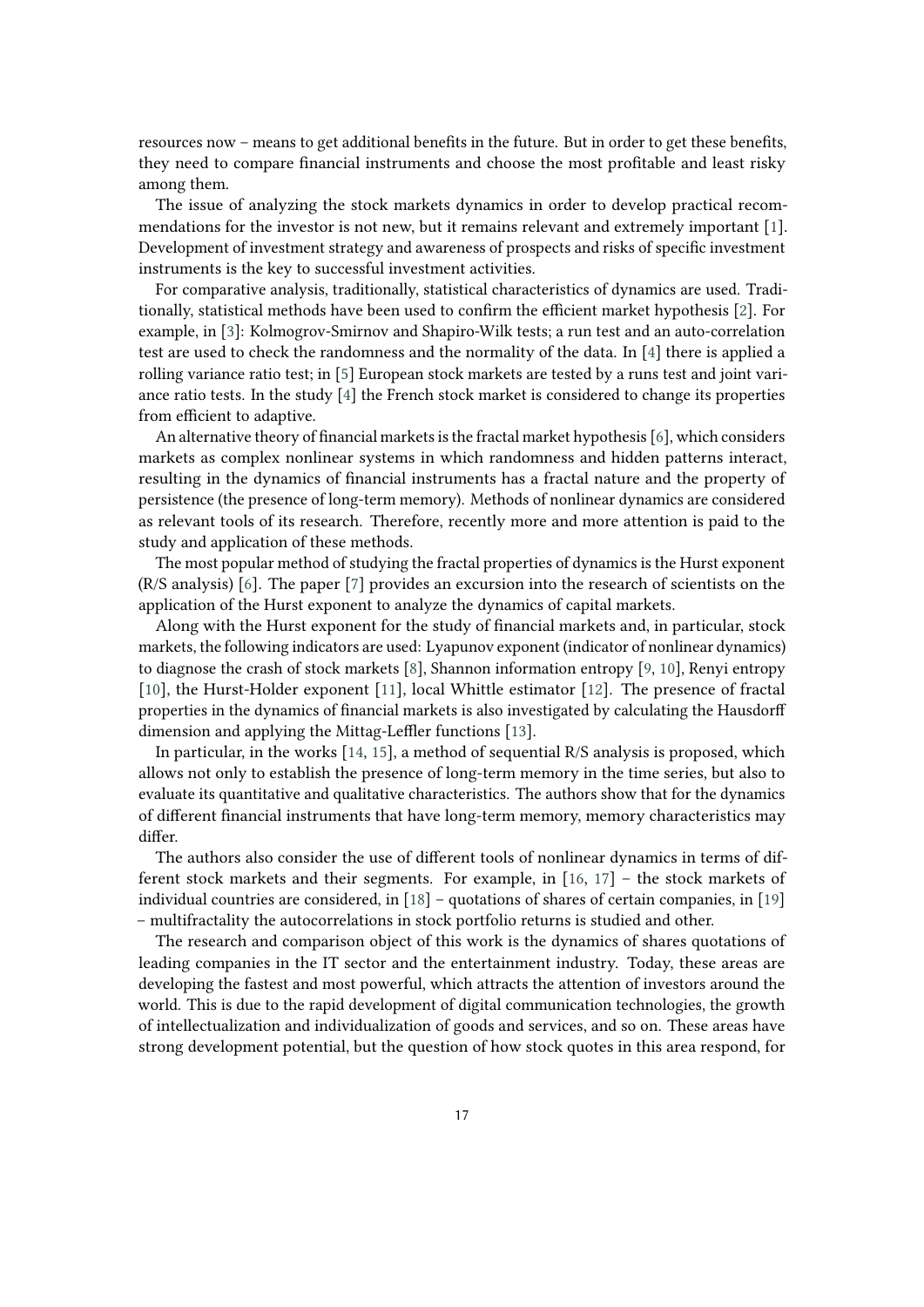example, to the impact of such a natural but crisis phenomenon as the COVID-19 pandemic remains open.

The hypothesis of this work is that the characteristics of long-term memory can also be used for comparative analysis and development of recommendations for investors operating in the stock market. The purpose of this work is to study the characteristics of the memory depth for the stock quotes dynamics of selected companies, their stability under the influence of such a crisis as the global COVID-19 pandemic, conducting a comparative analysis based on them and developing recommendations for investors.

# **2. Materials, methods and results**

#### **2.1. Materials and methods**

Since the behavior of stock prices in the stock markets is mostly not normally distributed or close to normal distribution [\[6\]](#page-13-5), after testing for deterministic chaos and proof of its fractal nature, it is advisable to use fractal analysis methods for its study. Such methods include the method of the Rescaled range or R/S analysis of Hurst (denote it  $A_1$ ) [\[6\]](#page-13-5) and the method of sequential R/S analysis  $(A \ 2)$  [\[14\]](#page-13-13).

Let the time series (TS)  $X$  be considered. The result of applying method  $A_1$  is to determine the Hurst exponent  $(H)$  and check its significance based on the application of the mixing test.

The value of the Hurst exponent  $H \in [0, 1]$  determines the presence of certain properties of the dynamics: the value of  $H \in (0, 0.5)$  corresponds to the antipersistent or ergodic TS; the value of  $H = 0.5$  (and in its vicinity) indicates a random TS, in which events are random and uncorrelated, the present does not affect the future; the value of  $H \in (0.5; 1]$  indicates that the TS is persistent or trend-resistant, characterized by the presence of long-term memory. The closer the value of  $H$  to 1, the more correlated the levels of the series.

Recall that the essence of the method of the Rescaled range exponent of Hurst  $A_1$  is to construct the R/S trajectory for the TS  $X$  and determine the angle of the linear trend, built on its (R/S trajectory) starting points. At some value of  $k = k_0$  R/S trajectory changes its slope quite sharply, i.e. at the point  $(x_{k_0}, y_{k_0})$  the trajectory receives a significant in absolute value negative gain  $\delta_k = y_{(k+1)} - y_k$  – there is a break from the trend and there is no return to the previous trend. It is assumed that at the point  $k_0$  the effect of "long-term memory of the beginning of the series" dissipates. That is, the "breakdown of the trend" demonstrates the loss of memory about the initial conditions, and also signals (possibly with a lag, ie with some delay) the exhaustion of the cycle or quasi-cycle contained in the initial segment of this TS. According to [\[6\]](#page-13-5), we adhere to the statement that after the end of the cycle (quasi-cycle) the memory about the initial conditions is lost, ie the long-term correlation of the following observations with respect to the initial one is lost. However, based on the peculiarities of the construction of the R/S-trajectory [\[6\]](#page-13-5), the method of the R/S analysis of Hurst  $A_1$  provides only (statistically) the average characteristic of the trend stability of the TS  $X$  as a whole and does not take into account the changing dynamics during the whole observation period.

However, the method of sequential R/S analysis  $A_2$  [\[14\]](#page-13-13) by modifying the scheme of construction of R/S-trajectory, allows to take into account the changing nature of the dynamics, to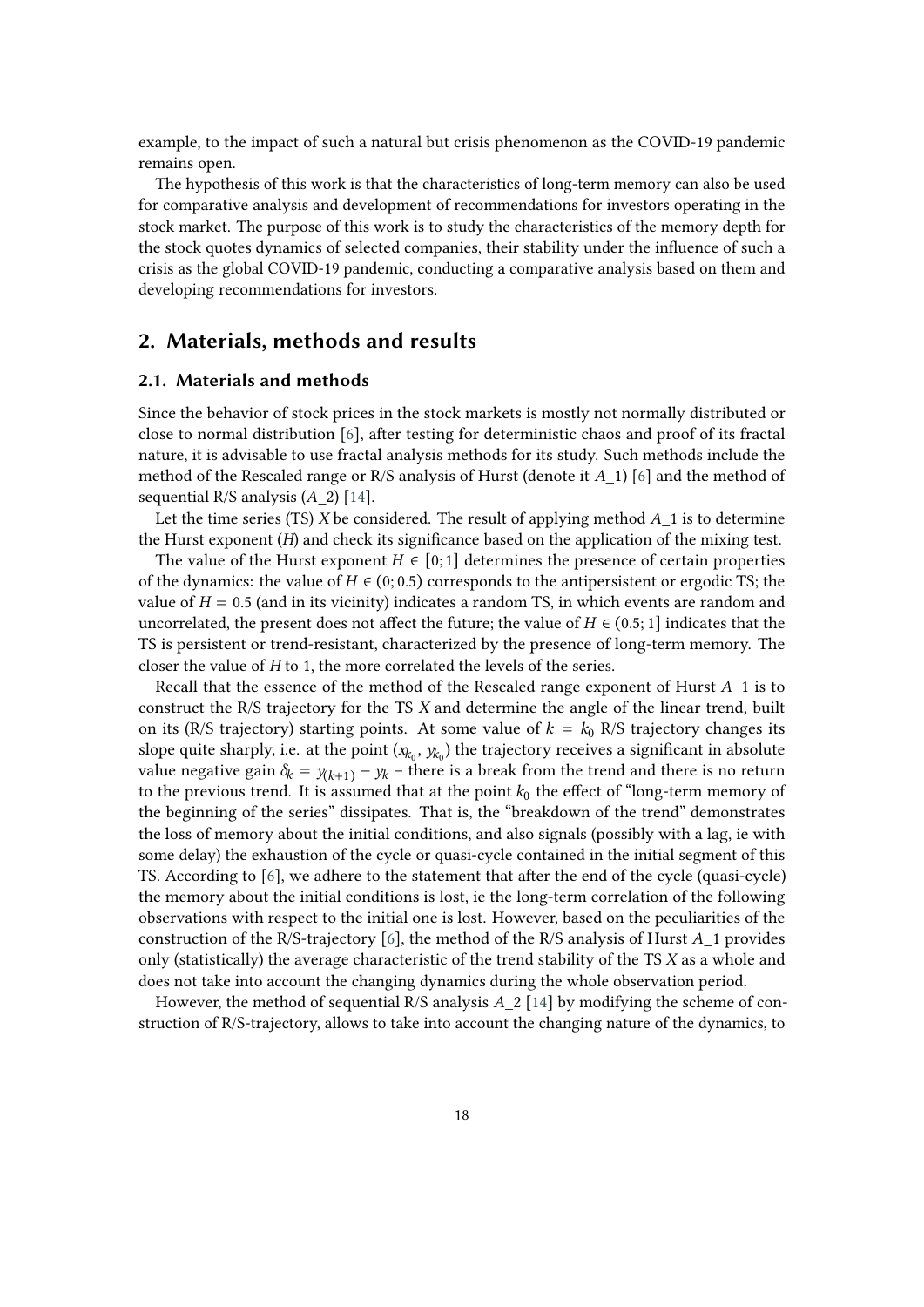identify many cycles (quasi-cycles) that are characteristic of the studied TS, and ensure a more detailed assessment of the memory depth from the beginning of this TS.

Performing an iterative procedure (method  $A_3$ ) using method  $A_2$  and detecting the point of memory loss at the beginning of the time series for a set of nested segments  $X = X^0 \supset X^1 \supset$ … ⊃  $X^r$  ⊃  $X^{n-3}$ (a family of time series differing by the starting point) allows to estimate the memory depth as a fuzzy set "memory depth of the TS as a whole" [\[15\]](#page-13-14). Note that the transition from a "clear" estimate (based on probability and requiring statistical significance) to a fuzzy estimate (non-additive measure) is due to the availability of data for which these requirements are not met.

According to  $[14, 15]$  $[14, 15]$  the concept of "memory depth of TS  $X$ " is defined as a discrete fuzzy set (FS)

$$
L(X) = \{ (l_i, \mu_L(l_i)); l_i \in N \}, \mu_L : N \longrightarrow [0; 1],
$$
\n(1)

where  $N = \{l_i, i = 1, 2, ...\}$  – natural numbers set – set of basic values for memory depth,

 $\mu_L(l_i) = \mu(l_i)$  – the value of the membership function, which determines the degree of belonging of a natural number  $l_i$  ("depth  $l_i$ ") to a fuzzy set  $L(X)$ . The function  $\mu_L(l_i)$  displays the base value  $l_i$  in the interval  $[0; 1]$  and displays the degree of possibility (confidence measure) in relation to the membership of the element  $l_i$  fuzzy set of memory depth  $L(X)$ .

The carrier of the fuzzy set  $L(X)$  is the set "supp"  $L(X) = L^0 = \{l_i \in N, i = 1, 2, ... : \mu_L(l_i) > 0\}$ . Therefore, we finally consider the fuzzy set of memory depth of the time series  $X$  as a whole in the form

$$
L(X) = \{(l, \mu(l)), l \in L^0\}.
$$
 (2)

Important characteristics based on the use of fuzzy memory set (2) are given in [\[15\]](#page-13-14). In this paper, for a comparative analysis of price dynamics, the following characteristics are used:  $l_{max}$ – the greatest value of the memory depth encountered:

$$
l_{max} = \max_{l \in L^0} l,\tag{3}
$$

 $l_{mc}$  – the memory depth value that has the largest value of the membership function  $\mu(l)$ :

$$
\mu(l_{mc}) = \max_{l \in L^0} \mu(l),\tag{4}
$$

 $l_{gc}$  – the gravity center of the fuzzy set  $L(X)$  as a whole – is obtained using the defuzzification procedure:

$$
l_{gc} = \frac{\sum_{l \in L^{0}} [l \cdot \mu(l)]}{\sum_{l \in L^{0}} \mu(l)},
$$
\n(5)

 $H_{\text{entr}_L}$  – information entropy indicator for the fuzzy set of memory depth  $L(X)$  – used to assess the uncertainty degree regarding the variety of TS's behavior variants:

$$
H_{\text{entr}_{L}} = -\sum_{l \in L^{0}} \mu(l) * \log_{2} \mu(l). \tag{6}
$$

Note that the scale for estimating the degree of uncertainty is considered to be ordinal by type.

Thus, the use of the selected considered characteristics of the memory depth for time series allows to deepen the comparative analysis of the stock prices dynamics for companies in the IT sector and the entertainment industry.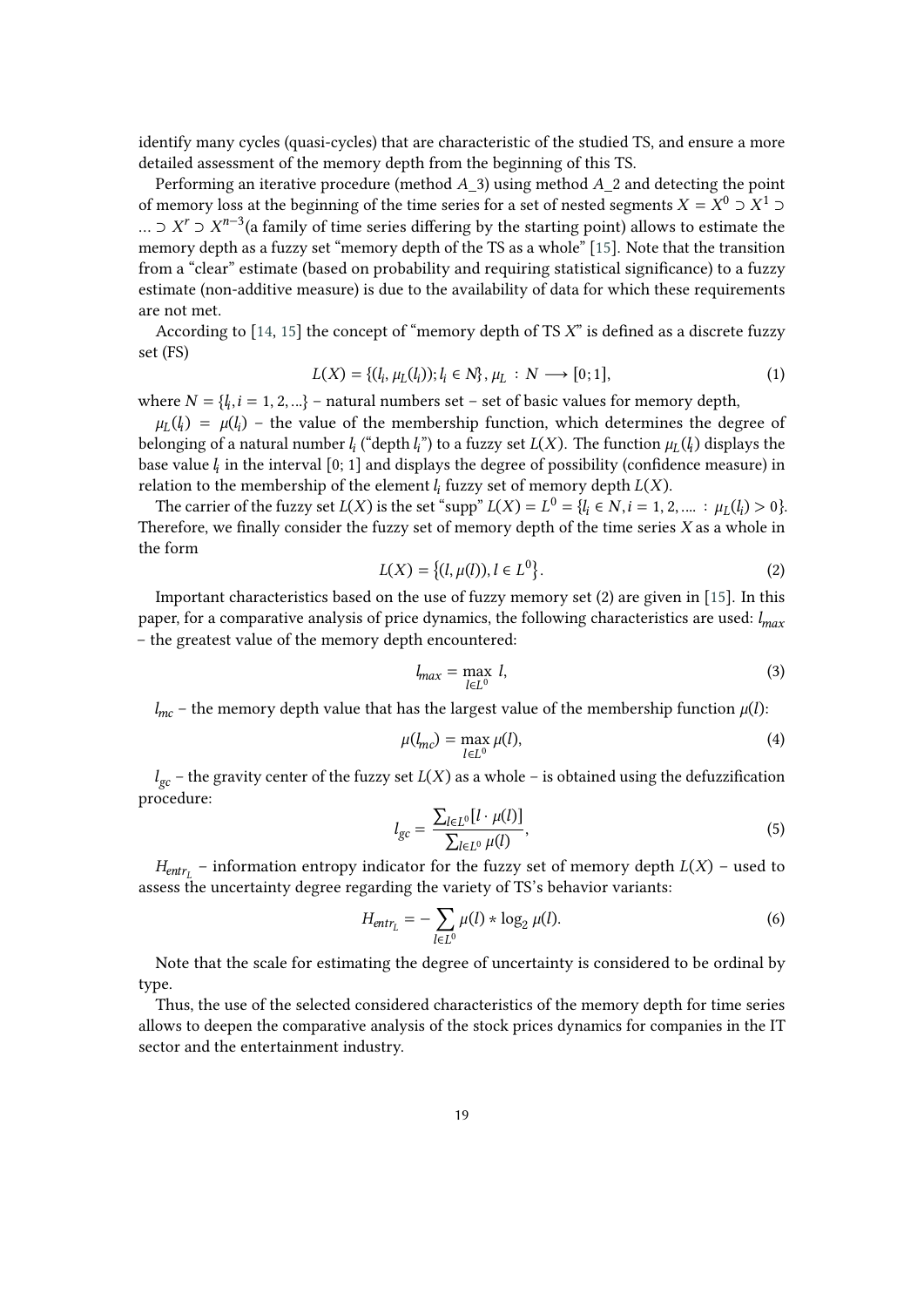#### **2.2. Stock market overview and input data**

Today in the modern stock market there are separate sectors, which on the basis of information from sites [\[20,](#page-14-4) [21\]](#page-14-5), are distributed according to the level of volatility.

The names of the companies for reduction are given according to their stock tickers.

Very high volatility: energy sector – oil (PZE, EC, HOM), gas (GAS, WGR, SPH), coal (BTU, ACI, MEE), alternative fuel (PTOI, GRPEF, BLDP); Industrial sector – industrial electronics (EDIG, SIRC, RGSE), industrial products (BOOM, PLPC, TPIC), machinery (SOHVY, CTEQF, PERT), aviation and space (Boeing, Generaldynamics, Tesla).

High volatility: Basic resources and materials – gold (HGLC, RMRK, NSRPF), metals (ACH, USNZY, GGIFF), chemical products (SKVI, LPAD, NL), forest resources and paper production (AZFL, NKSJF, FBI); Financial services – brokers (GS, LEH, BSC), banks (C, USB, NYB), insurance companies (AIG, XL, JH), management companies (WM, JNS, JNC), stock exchanges (CME, NYX, ICE), mortgage (FNM, FRE, AHM); Media / Entertainment – Worldflix Inc (WRFX), Dolby Laboratories (DLB), Disney (DIS), New-York times (NYT), Netflix (NFLX).

Average volatility: Retail and wholesale – clothing (DEST, BGI, ANF), food (WDRP, CHEF, GPDB), medicines (THCBF, HEWA), household goods (UPPR, RH); Medicine, pharmaceuticals, health care – biotechnology (VKTXW, DMTX, GNLKQ), pharmaceuticals (GMBL, MNZO), honey equipment (ARYC, SMLR, PLSE); Technology sector – Apple (APPL), Nvidia (NVDA), China Intelligence Information Systems (IICN), Genesis Electronics Group (GEGI), Microsoft (MSFT), Google (GOOG); Leisure / Restaurants / Tourism – casino (ERI, NNSR, SGMS), hotel and restaurant business (WTBDY, BCCI, UPZC), travel agencies (ACGX, AIOM, BDGN); Automotive sector – General motors (GM), Tesla Inc (TSLA), Harley Davidson (HDL).

Below average volatility: Telecommunication sector – wire communication (LICT, NULM, OTEL), wireless communication (TALK, NTL, MFOYY).

In 2020, the media and entertainment sector, especially HBO, Disney+ and Netflix, the pharmaceutical and medical sector, and the technology sector, thanks to Tesla, became the most popular in the world among investors.

Among investors, the most relevant financial instrument are shares, which are a security that certifies the participation of its owner in the formation of the authorized capital of the company and gives the right to receive a share of its profits in the form of dividends and accumulated capital.

Stock investing strategies are based on the purpose:

- − receive a fixed income immediately. To do this, shares with the maximum dividends should be bought. In most cases, these are preferred shares;
- − buy shares on the electronic exchange platform and wait until their value increases to sell profitably. In this case, you need to choose stocks with maximum growth potential. Experienced financiers prefer such an investment strategy, as after a steady rise in shares, the proceeds from the sale will significantly exceed the size of any dividends.

However, investing in stocks has both advantages and disadvantages. The advantages include reliability, protection against fraud, small amounts at the start of the investment, acceptable liquidity (quite high) and reliability. The disadvantages of stocks can be described as the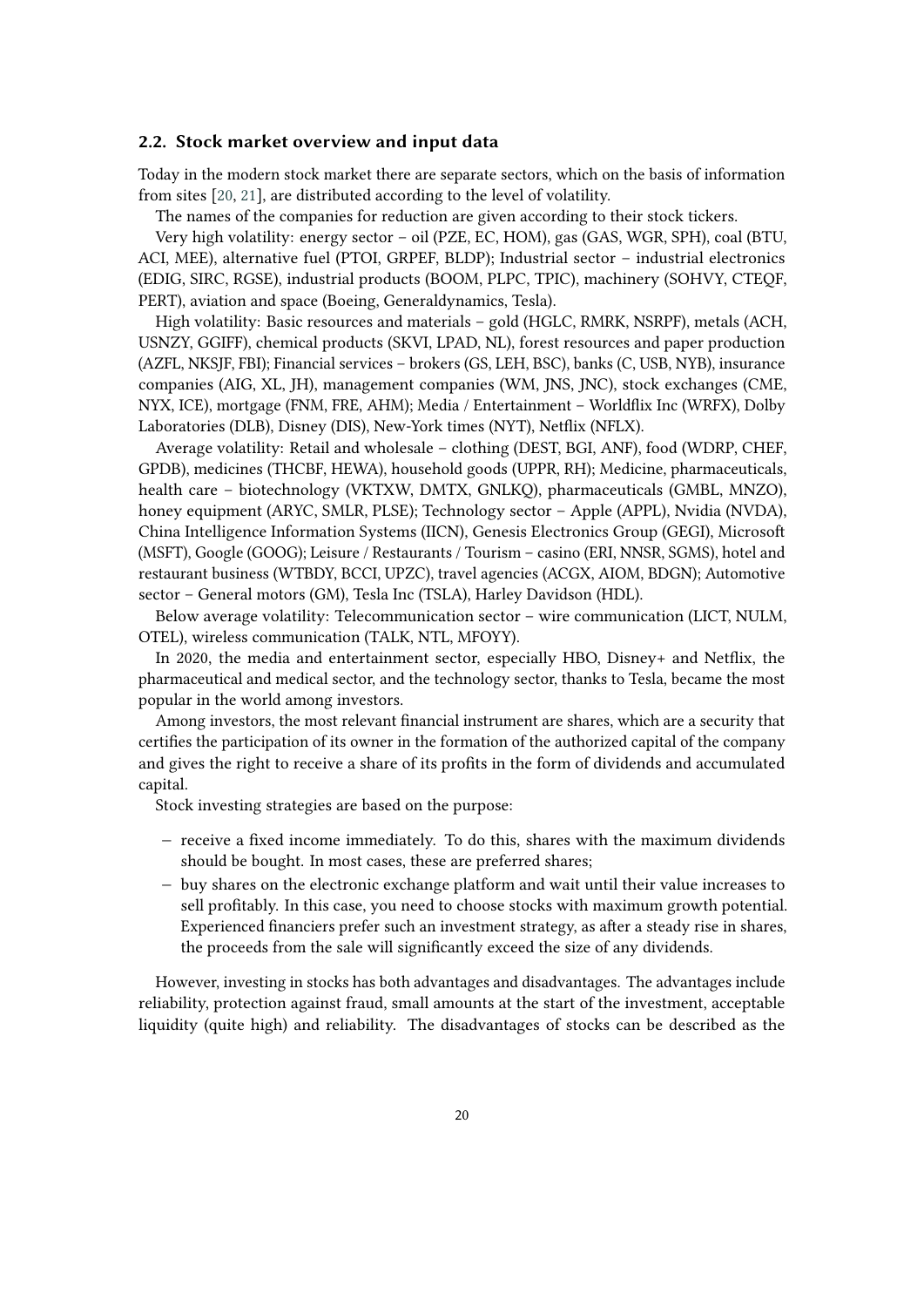complexity of investing, because any investment requires an understanding of the process and nuances.

Another disadvantage is the inaccessibility of investing for most Ukrainian investors, despite the fact that although almost everyone can open a brokerage account technically, not everyone will be able to put a serious amount on it. The requirements of financial monitoring and the low level of tax culture lead to shadowing of revenues. Because of this, many Ukrainians simply cannot invest in this way.

And the last disadvantage, but very significant – is the risk of losing the value of the asset. Securities can lose quite sharply in price. If, except in case of force majeure, this is not typical for real estate and individual business, then for stocks it is a reality. Unsuccessful financial statements and securities lose in value. Unsuccessful actions of the government and the price of the financial instrument falls. At the same time, the value of securities may not be restored.

Therefore, to choose a financial instrument, both an experienced investor and a beginner need to conduct a thorough analysis and choose the best instruments with minimal risk to themselves.

Today, the IT industry in quarantine is developing the fastest, modernizing and finding ways to move production to remote work. In second place in terms of development is the field of cinema. Many cinema companies are creating online broadcasting services for the library of films and TV programs to compete between companies and attract more consumers.

Financial instruments were selected for comparative analysis – shares of the six most famous companies in the world in the IT sphere and entertainment industry.

Apple Inc. — American technology company with an office in Cupertino (California), which designs and develops consumer electronics, software and online services [\[22\]](#page-14-6).

Tesla Inc. – American car company – startup from Silicon Valley. Focused on the design, manufacture and sale of electric vehicles and their components. The main production facility is the Tesla plant [\[23\]](#page-14-7).

Alphabet Inc. — an international conglomerate of companies created on October 2, 2015 by American programmers and entrepreneurs Larry Page and Sergey Brin, which includes Google and other companies they owned directly or through Google [\[24\]](#page-14-8).

The Walt Disney Company — one of the largest corporations in the entertainment industry in the world. Founded on October 16, 1923 by brothers Walter and Roy Disney as a small animation studio, as of June 2015 it is one of the largest Hollywood studios, the owner of 11 theme parks and two water parks, as well as several television and radio networks, including American Television and Radio ABC [\[25\]](#page-14-9).

Netflix Inc. — an American media service provider and production company. As of April 2020, Netflix has 182 million subscribers worldwide, of which 69 million are in the United States. Netflix is available in all countries and regions except mainland China (due to local restrictions), Iran, Syria, North Korea and the Autonomous Republic of Crimea (due to US sanctions). The company also has offices in Brazil, the Netherlands, India, Japan and South Korea. Netflix is a member of the American Film Association [\[26\]](#page-14-10).

Sony Corporation is one of the world's largest media companies. Sony manufactures consumer and professional electronics and other high-tech products. In addition, Sony is one of the world's largest media companies, with the record label Sony BMG (jointly with Bertelsmann), Columbia Pictures and TriStar Pictures, as well as a complete archive of MGM films (jointly with Comcast)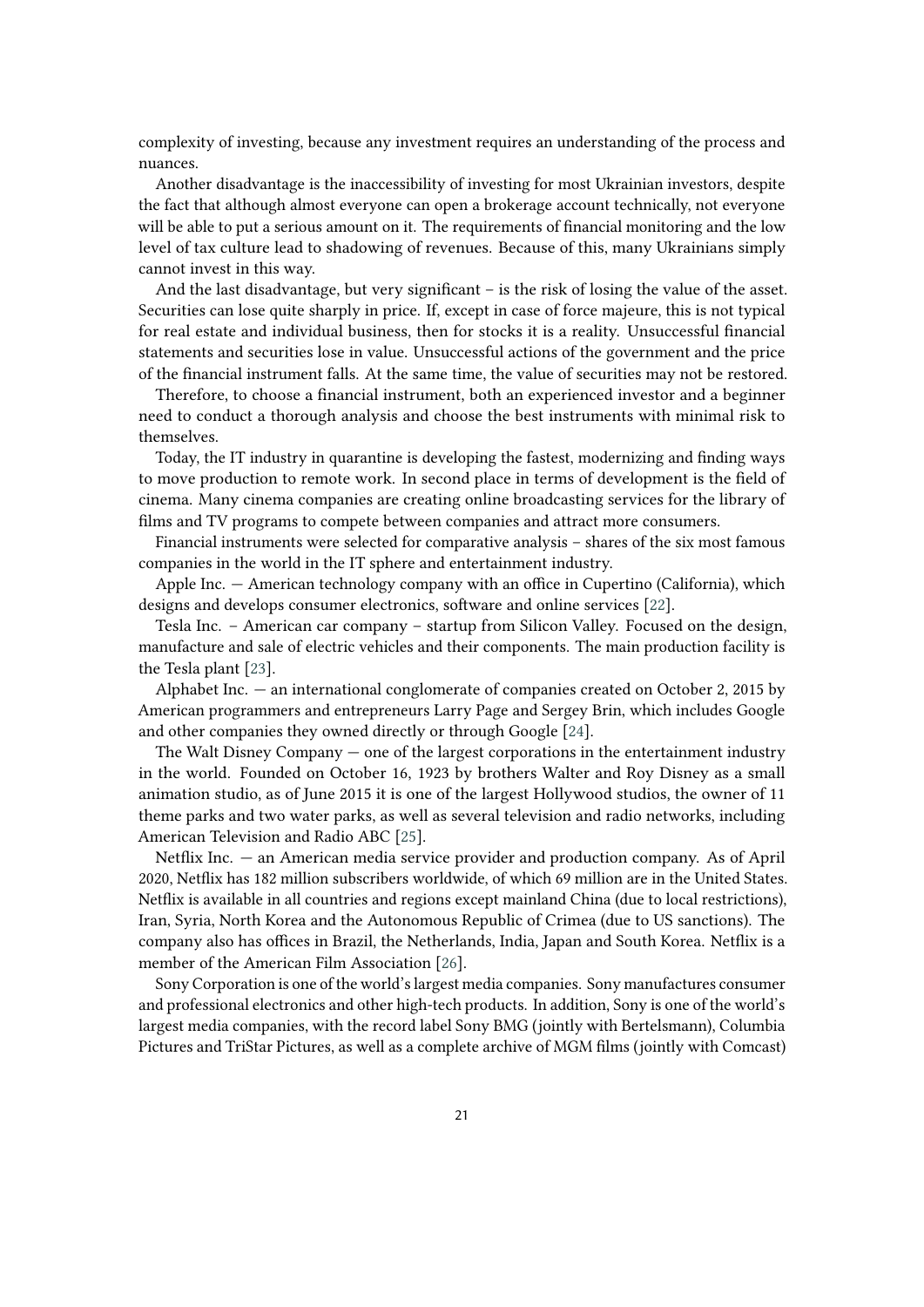[\[27\]](#page-14-11).

Stock prices dynamics for the period from September 2017 to September 2020 (daily values) for selected companies can be seen in the figure 1.

The input data for the study are daily, weekly and monthly prices for the period from 09/11/2017 to 09/08/2020 obtained from the site Investing.com [\[20\]](#page-14-4).

For the selected time series (TS), let's define the following notation:

$$
Z^{i} = \langle z_{j}^{i} \rangle; i \in (\overline{1, 6}), \tag{7}
$$

where  $j \in \{d, w, m\}$ , index *d* denotes daily,  $w$  – weekly,  $m$  – monthly prices;

 $i = 1$  – corresponds to the time series of Apple Inc.,  $i = 2$  – time series of Tesla Inc.,  $i = 3$  – time series of Alphabet Inc.,  $i = 4$  – time series of The Walt Disney Company,  $i = 5$  – time series of Netflix Inc.,  $i = 6$  – time series of Sony Corporation.

#### **2.3. Results**

For a general understanding of the series dynamics based on the input data, historical volatility is calculated for each selected investment instrument (table 1).

#### **Table 1**

Historical volatility of the stock prices

|                                              |  | Apple Tesla Alphabet Disney Netflix Sony |                |  |
|----------------------------------------------|--|------------------------------------------|----------------|--|
| Historical volatility $(\%)$ 40.6 107.4 39.7 |  |                                          | 40.3 43.9 81.5 |  |

Let's move on to the comparative analysis of the stock markets using the methodology of fractal analysis and calculation of memory depth characteristics. Note that February and March 2020 were the worst months for global stock markets since 2008. Stock indexes lost tens of percent, and experts said that the 11-year growth cycle since the last financial crisis has come to an end.

The cause of the fall – an outbreak of coronavirus, which grew into a pandemic. Against the background of the COVID-19 outbreak, investors have reconsidered their views on the future of the global economy [\[28\]](#page-14-12). The restrictive measures introduced in different countries have negatively affected almost all areas related to consumer activity: tourism, trade, catering, entertainment and others. Under quarantine, people spend less and move less. Bidders began to get rid of shares of airlines, oil companies, consumer electronics manufacturers and other companies, waiting for falling income and retvenue. Indices of the world's leading stock exchanges collapsed. For example, the Italian FTSE MIB index alone lost 29.8% from February 19 to March 11.

In connection with the consequences of the pandemic, the dynamics of stock prices for six corporations before and after the pandemic were analyzed. According to figure 1, we can see a fairly stable situation of all corporations until 2020, fluctuations in company share prices are quite small, almost imperceptible, but from February to March 2020, this situation is changing.

Consider the obtained values of the Hurst exponent (table 2).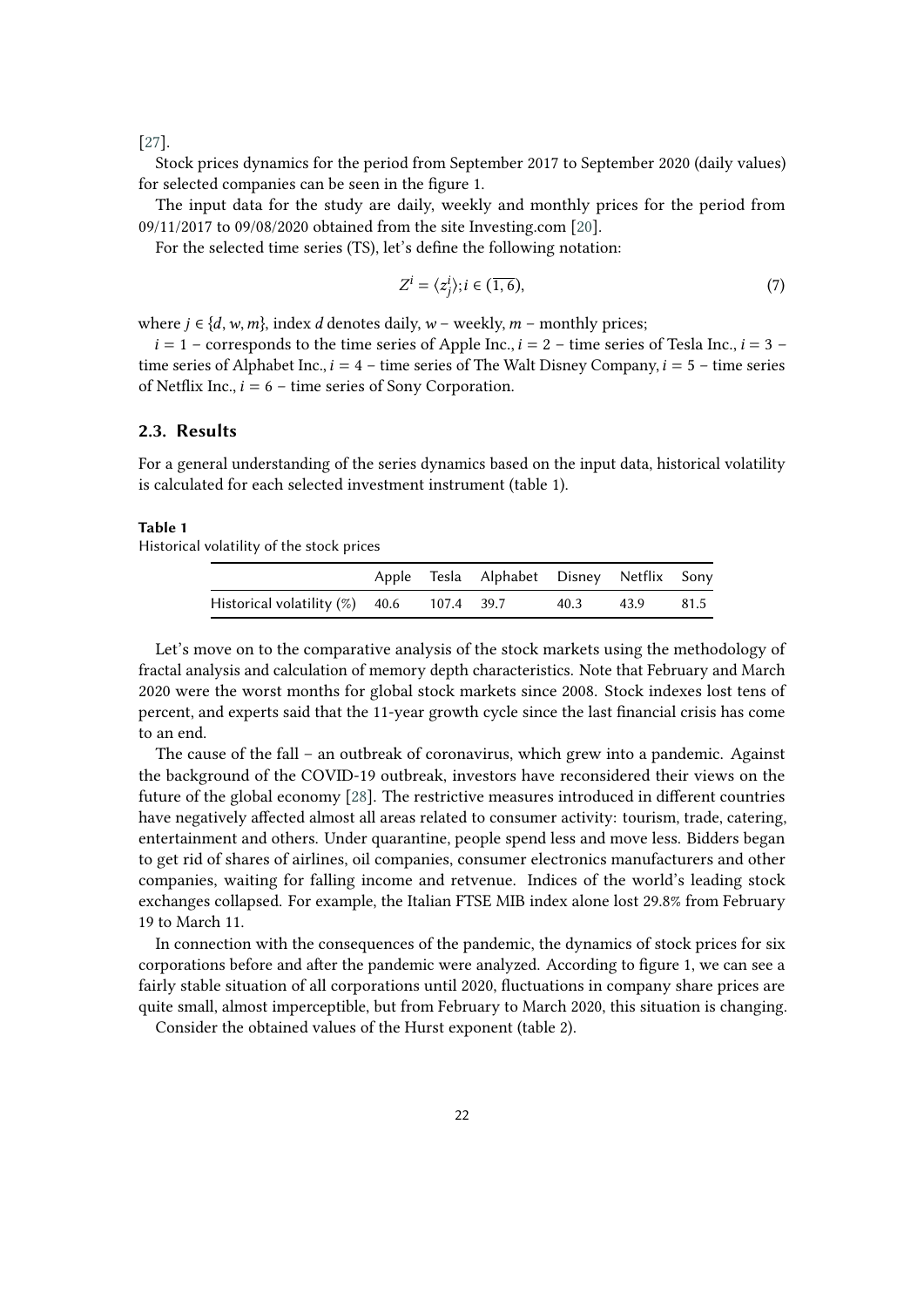

**Figure 1:** Stock prices dynamics for the period from September 2017 to September 2020 (daily values) for: a) Apple Inc.; b) Tesla Inc.; c) Alphabet Inc.; d) The Walt Disney Company; e) Netflix Inc.; f) Sony Corporation.

They indicate that all time series throughout the study period from September 2017 to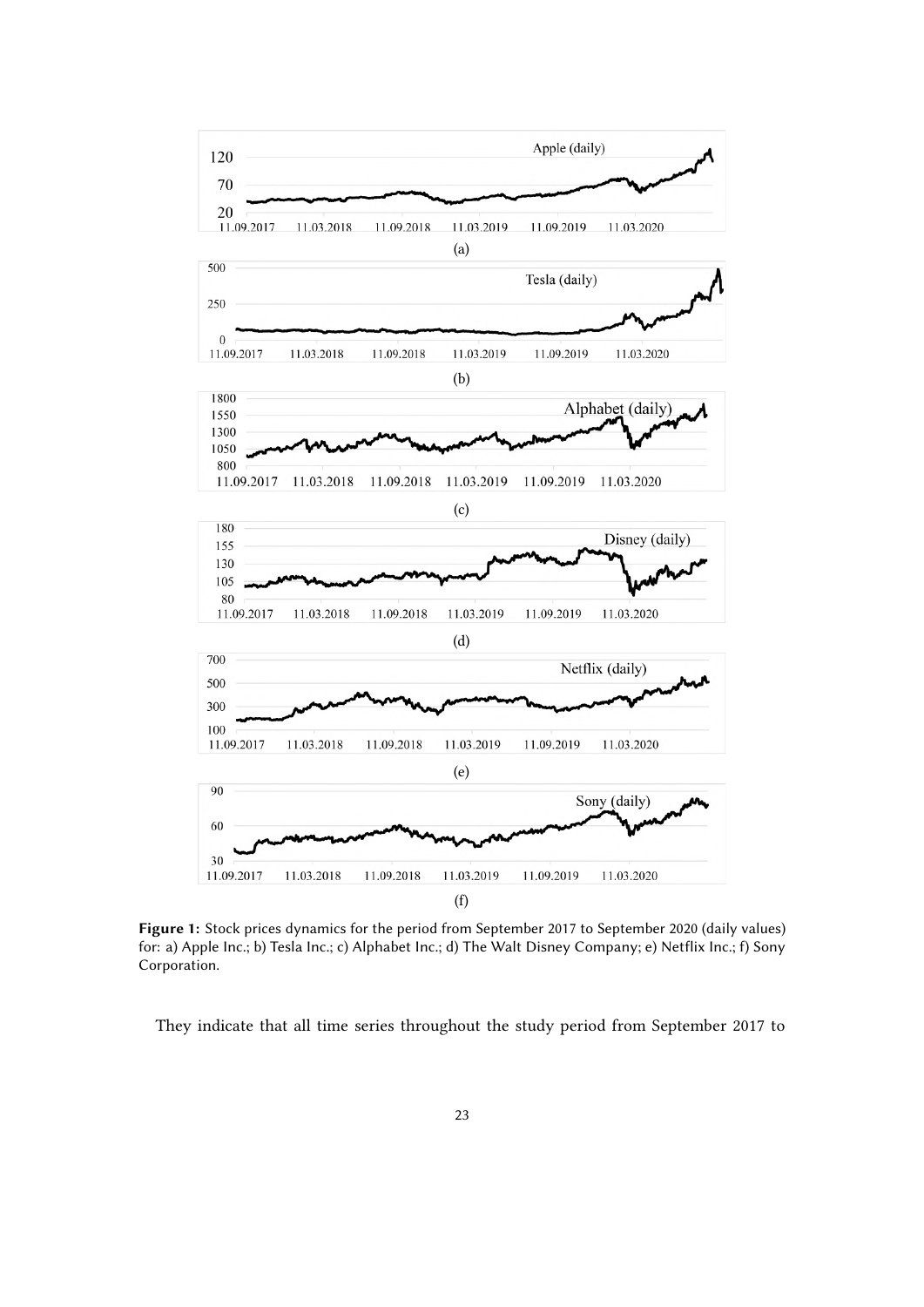#### **Table 2**

The results of the application of The Hurst's rescaled range method for time series daily prices before the pandemic and during the pandemic

| TS                                           | H    | $H_{mixed}$         |         | Н    |      |  |  |
|----------------------------------------------|------|---------------------|---------|------|------|--|--|
|                                              |      | before the pandemic |         |      |      |  |  |
|                                              | 0.92 | 0.64                | $Z_d^4$ | 0.92 | 0.66 |  |  |
| $\begin{array}{c} Z_d^1 \ Z_d^2 \end{array}$ | 0.89 | 0.57                | $Z_d^5$ | 0.95 | 0.64 |  |  |
| $Z_d^3$                                      | 0.91 | 0.63                | $Z_d^6$ | 0.92 | 0.56 |  |  |
| during the pandemic                          |      |                     |         |      |      |  |  |
|                                              | 0.92 | 0.65                | $Z_d^4$ | 0.92 | 0.65 |  |  |
| $\begin{array}{c} Z_d^1 \ Z_d^2 \end{array}$ | 0.90 | 0.64                | $Z_d^5$ | 0.91 | 0.65 |  |  |
| $Z_d^3$                                      | 0.92 | 0.71                | $Z_d^6$ | 0.90 | 0.61 |  |  |

February 2020 are persistent, i.e. have a long-term memory. The value of the Hurst exponent for all time series is in the range  $H \in [0.89; 0.95]$ . For mixed values, the Hurst exponent is in the range  $H \in [0.56; 0.66]$ . The results of fractal analysis TS during a pandemic show that the dynamics of all financial instruments for the entire study period from February 2020 to September 2020 is persistent, i.e. have long-term memory. The value of the Hurst exponent for all time series is in the range  $H \in [0.90; 0.92]$ . For mixed values, the Hurst exponent is in the range  $H \in [0.61; 0.71]$ .

#### **Table 3**

The results of the application of The Hurst's rescaled range method for time series weekly and monthly prices before the pandemic and during the pandemic

| TS                                                            | $H$ before | $H$ during |             | TS H before | $H$ during |
|---------------------------------------------------------------|------------|------------|-------------|-------------|------------|
|                                                               | 0.87       | 0.82       | $Z^4_w$     | 0.87        | 0.86       |
| $Z^1_{w}$<br>$Z^2_{w}$<br>$Z^3_{m}$<br>$Z^1_{m}$<br>$Z^2_{m}$ | 0.83       | 0.80       | $Z_{w}^{5}$ | 0.91        | 0.85       |
|                                                               | 0.86       | 0.83       | $Z_w^6$     | 0.87        | 0.84       |
|                                                               | 0.73       | 0.60       | $Z_m^4$     | 0.80        | 0.56       |
|                                                               | 0.74       | 0.58       | $Z_m^5$     | 0.80        | 0.66       |
| $Z_m^3$                                                       | 0.72       | 0.60       | $Z_m^6$     | 0.74        | 0.60       |

The method of sequential R/S analysis [\[14\]](#page-13-13) was used to study the dynamics and determine such a characteristic of fractal dynamics as long-term memory (i.e. its depth). As a result, a fuzzy set of memory depth for each TS is constructed. A visual representation of the fuzzy set of memory depth on the example of the time series of Apple and Tesla shares is shown in table 4.

Based on the fuzzy memory depth using formulas (3) - (6), the following characteristics of the time series dynamics were calculated: the greatest value of the memory depth  $l_{max}$ ; the gravity center for the fuzzy set of memory depth  $l_{gc}$ ; the most common memory depth  $l_{mc}$  and information entropy  $(H_{entrL})$  [\[15\]](#page-13-14). The results of the calculations are shown in table 5.

When studying the dynamics of stock prices before the pandemic, it was found that for TS  $Z_d^1$  the most often memory is stored for 5 and 6 days, where the gravity center to the fuzzy set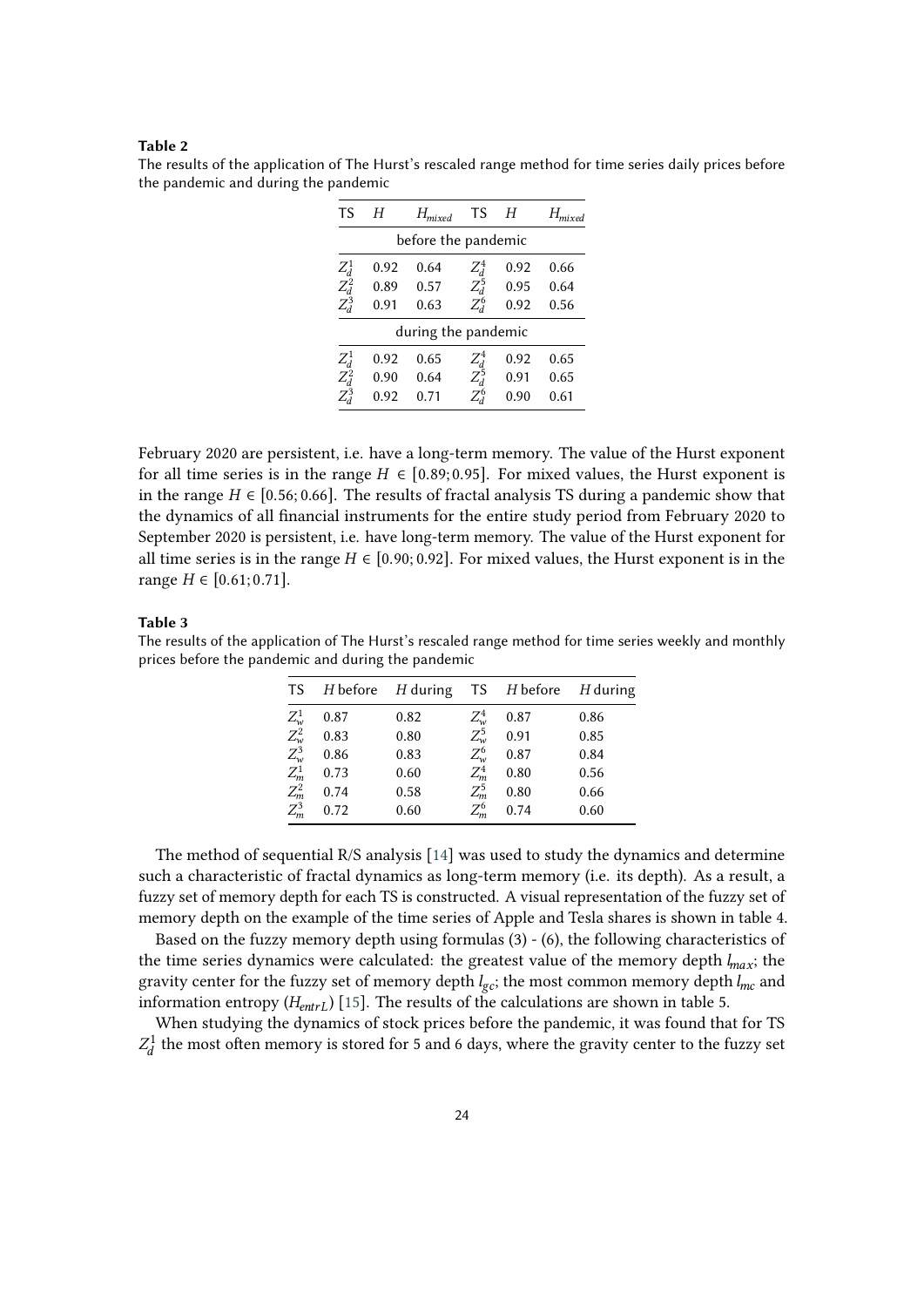

**Table 4** The fuzzy set of memory depth for Apple Inc. and Tesla Inc. stock prices

#### **Table 5**

The main system characteristics of the fuzzy set of memory depth

| TS                                                                                                  |      |      |      | Zź    |      | Ζå   |      | $Z_d^4$         |      | Z,   |      |      |
|-----------------------------------------------------------------------------------------------------|------|------|------|-------|------|------|------|-----------------|------|------|------|------|
| Characteristics Before During Before During Before During Before During Before During Before During |      |      |      |       |      |      |      |                 |      |      |      |      |
| $\mu_{max}$                                                                                         | 145  | 154  | 104  | 114   | 153  | 153  | 152  | 138             | 122  | 119  | 154  | 135  |
| $l_{mc}$                                                                                            |      |      | 8    | -8    | 6    |      | 5    | $4.5.10\quad 5$ |      |      |      |      |
| $l_{gc}$                                                                                            | 21.8 | 30.8 | 21.7 | 23.8  | 18.8 | 28.1 | 17.6 | 21.4            | 19.7 | 18.8 | 17.9 | 28.3 |
| $H_{entrL}$                                                                                         |      | 20.1 | 23.1 | 18.0. | 19.5 | 17.6 | 18.1 | 20.3            | 20.2 | 16.1 | 18.8 | 18.8 |

of memory depth is 21.8, and the most common memory depth is 7, for TS  $Z_d^2$  – during 4 and 5 days, where  $l_{mc}$  = 8 and  $l_{gc}$  = 21.7, for TS  $Z_d^3$  – during 5, 8 days, where the center of gravity is 18.7, and the memory depth, which is most common from the fuzzy set of memory depths – 6, for TS  $Z_d^4$  – during 6 and 7 days, where the center of gravity is 17.4, and the memory depth, which is most common from the fuzzy set of memory depth – 5, for TS  $Z_d^5$  – during 6 and 8 days, where  $l_{mc}$  = 5 and  $l_{gc}$  = 19.7, and for TS  $Z_d^6$  – during 5 and 9 days, where the center of gravity is 17.8 and the depth of memory is often 8, respectively (the number days is given in ascending order of the value of the membership function  $\mu$ ,  $\mu \geq 0.60$ ).

Let's analyze the results of a consistent R/S analysis for the dynamics of stock prices during the pandemic. Long-term memory changed for all tested TS: for TS  $Z_d^1$  the memory is stored for 7 and 11 days, for TS  $Z_d^2$  – 7 and 9 days, for TS  $Z_d^3$  – 5 and 8 days, for TS  $Z_d^4$  – 4, 5 and 10 days, for TS  $Z_d^5$  – 8 and 9 days, and for TS  $Z_d^6$  – 5 and 7 days (the number of days is given in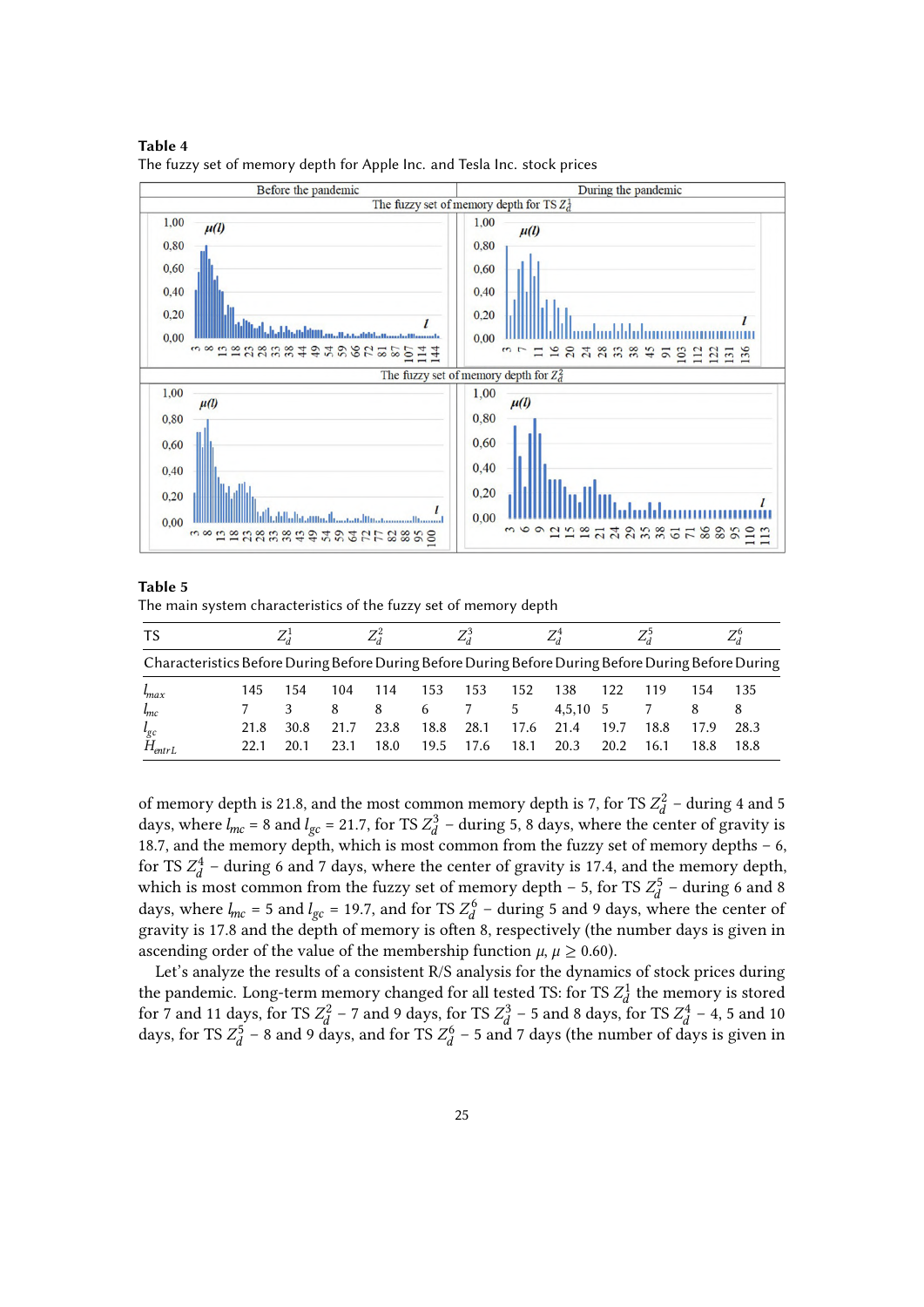ascending order of the value of the membership function  $\mu$ ,  $\mu \geq 0.60$ ). According to the results, during the pandemic period, long-term memory in some TS is shifted.

The following conclusions can be drawn from the analysis of the fuzzy set of memory depth. The most stable and trend-resistant series were TS  $Z_d^2$ ,  $Z_d^3$  and  $Z_d^6$ . For these time series, the  $L_{mc}$  indicator is at a relatively high level and does not decrease during the pandemic, which indicates the trend stability of the time series. Shannon's entropy decreases (for TS  $Z_d^2$ ,  $Z_d^3$ ), which shows a decrease in uncertainty, or remains unchanged (for TS  $Z_d^6$ ). It should be noted that for TS  $Z_d^2$  the entropy was at the highest level, however, during the pandemic this indicator improved. That is, the crisis in the economy did not affect the increasing uncertainty of the time series.

For TS  $Z_d^1$  negative is a significant decrease in  $L_{mc}$  from 7 to 3. TS  $Z_d^4$  was marked by an increase in the uncertainty (entropy), and for TS  $Z_d^5$ , despite the decrease in entropy,  $l_{gc}$  and  $l_{max}$  decreased, which showed instability of these series to external risks.

It should be noted that the Hurst exponent of all series is at a high level, which indicates the persistence of the series.

In addition to the fractal analysis of corporate stock prices, we conduct a corresponding analysis of stock profitability.

In this regard, the TSs of stock profitability are built and studied:

$$
P_s^i = \langle p_s^i \rangle \tag{8}
$$

where  $i = 1$  – corresponds to the time series of Apple Inc.,  $i = 2$  – time series of Tesla Inc.,  $i = 3$ – time series of Alphabet Inc.,  $i = 4$  – time series of The Walt Disney Company,  $i = 5$  – time series of Netflix Inc.,  $i = 6$  – time series of Sony Corporation;

 $p_s = \frac{z_d - z_{(d-s)}}{z_d} * 100\%$  – price profitability on day d relative to price on day (d–s), i.e. profitability  $z_{(d-s)}$ with  $\log s = 1, 7, 10, 14, 21, 28, 30, 37, 42.$ 

The calculation results of the Hurst exponent for time series of profitability with the lag 1  $(s = 1)$  indicate the randomness of TSs (table 6).

#### **Table 6**

The results of the application of The Hurst's rescaled range method for profitability time series before the pandemic and during the pandemic

| TS = |                      |              | H before Hafter TS H before Hafter |              |
|------|----------------------|--------------|------------------------------------|--------------|
|      | Pd1 0.62<br>Pd2 0.57 | 0.59<br>0.70 | Pd4 0.56<br>Pd5 0.64               | 0.63<br>0.61 |
|      | Pd3 0.57             | 0.60         | Pd6 0.59                           | 0.61         |

As a result of the study of the time series of the delayed profitability, it was found that the nature of the dynamics of profitability varies from stochastic to persistent depending on the magnitude of the time lag and acquires the characteristics inherent in the "parent" TS of price. But the lag for each time series is different:

TS  $P<sup>1</sup>$  (Apple),  $P<sup>6</sup>$  (Sony) acquire persistence at a lag(s) value of 14 days, and the Hurst exponent is already 0.70;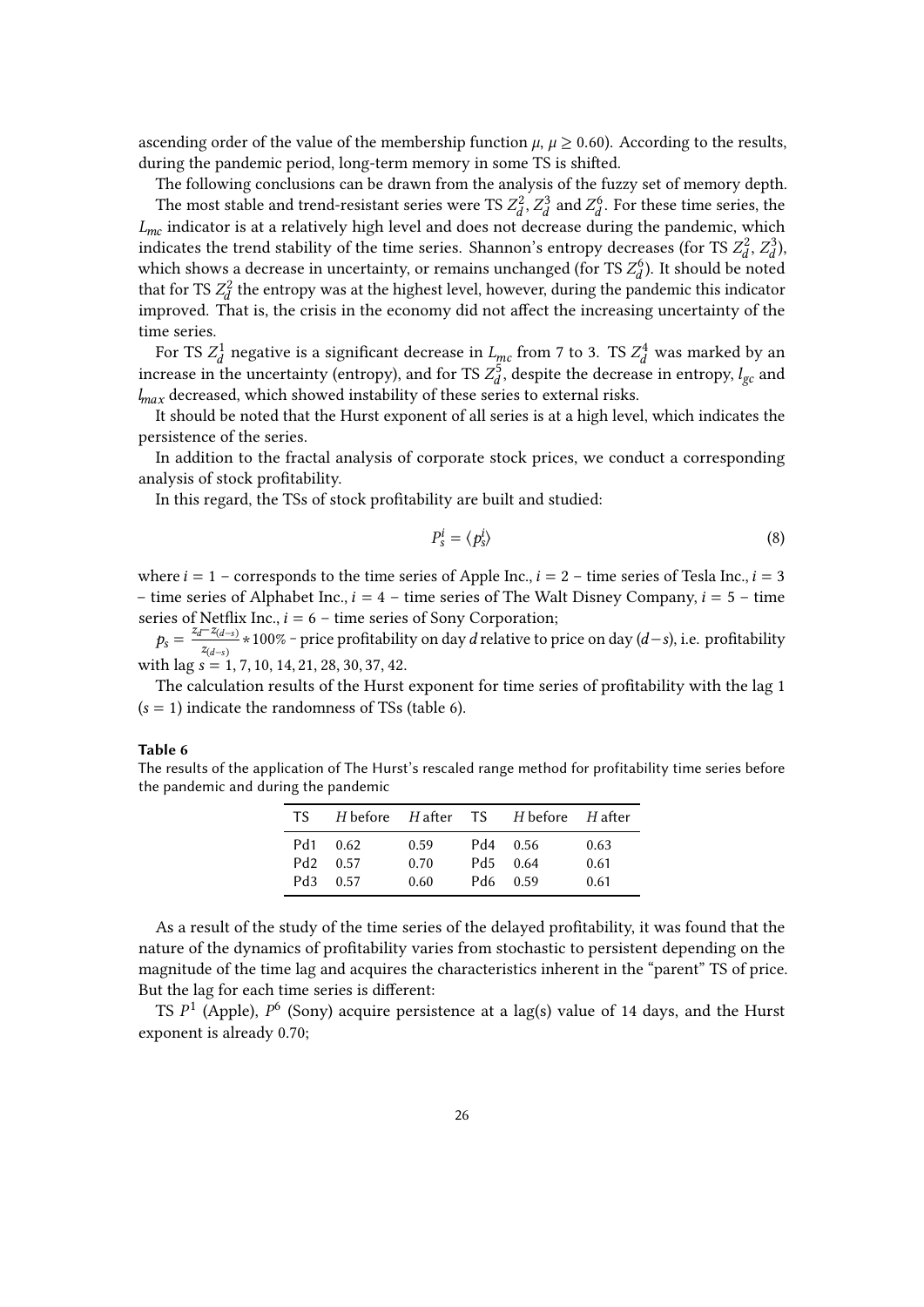TS  $P^3$  (Alphabet),  $P^5$  (Netflix) acquire persistence at a lag(s) value of 10 days, and the Hurst exponent is already 0.74;

TS  $P<sup>4</sup>$  (Disney) acquires persistence at a lag(s) value of 7 days, and the Hurst exponent is already equal to 0.71;

TS  $P^2$  (Tesla) acquires persistence at a lag(s) value of 21 days, and the Hearst index is already 0.70.

A graphical representation of the values of the Hurst exponent for profitability TS with different lag is shown in figure 2.



**Figure 2:** The value of the Hurst exponent for the profitability of shares of Apple, Tesla, Alphabet, Disney, Netflix and Sony with different lags.

Therefore, the time series  $P^4$  (Disney) acquires persistence the fastest. We observe that with increasing lag, the Hurst exponent increases and becomes suitable for study by fractal analysis. This allows the investor to unify the analysis tools and forecast profitability in accordance with the characteristics of the price dynamics of a particular investment instrument.

# **3. Conclusions**

Lack of investment strategy can cause loss of funds and complete frustration in the choice of a particular stock market by the investor. To reduce the level of risk, it is necessary to choose how long the wherewithal will be invested before making the investment. According to the term of investment, there are three strategies: short-term, medium-term and long-term strategy.

Short-term investment can last from a few days to 3 months. The medium term lasts from 3 months to 3 years. Long-term – from 3 years.

The results of the research allow us to offer the following (certain) recommendations for choosing an investment strategy for each selected security.

The first factor for choosing an appropriate strategy for investing in stocks is usually the price and volatility of the security and the sector as a whole. The media and entertainment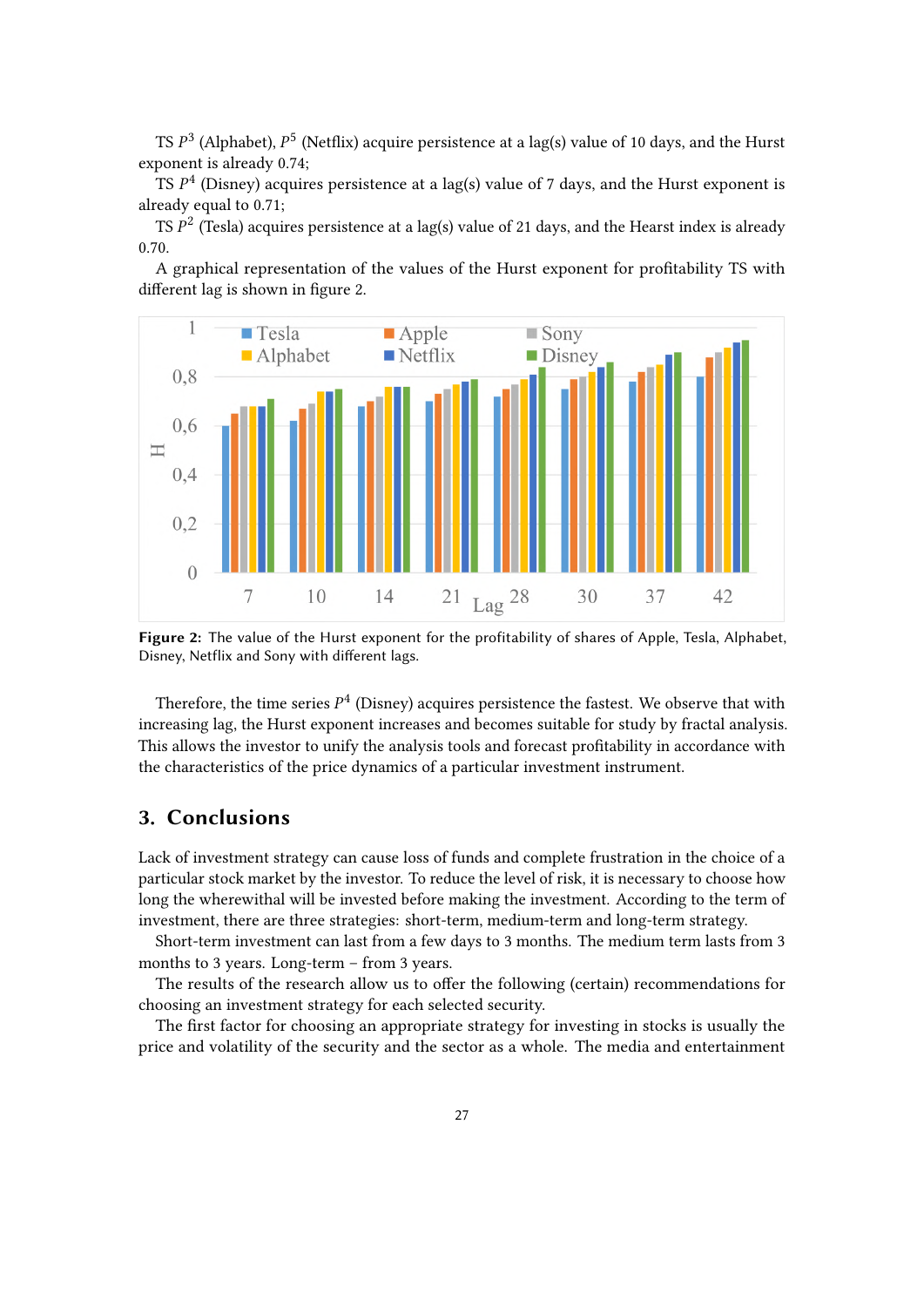sectors, automotive and technology have average volatility, ie price change, the rate of change is average. However, the selected financial instruments are characterized by a fairly high historical volatility (table 1). It follows that for all selected financial instruments, we can recommend a short-term investment strategy (table 7) with the possibility of investing for a small period.

#### **Table 7**

Choosing an investment strategy

|                  | Short-term<br>strategy | Medium-term<br>strategy  | Long-term<br>strategy |
|------------------|------------------------|--------------------------|-----------------------|
| Type of analysis | Volatility             | Delayed<br>profitability | Memory<br>depth       |
| Apple            | $\overline{+}$         | $++$                     |                       |
| Tesla            | $+$                    | $++$                     | $++$                  |
| Alphabet         | $++$                   | $+++$                    | $++++$                |
| Disney           | $+++$                  |                          |                       |
| <b>Netflix</b>   | $+++$                  |                          |                       |
| Sony             |                        |                          | $++$                  |

Netflix and Disney remain the best option for a short-term strategy, because due to the pandemic, which will cover the world for another one or two years, the stock prices of these companies will be constantly volatile. The price will fluctuate depending on the growth of demand for remote viewing of movies, series and shows, or the return of demand again for watching movies in regular cinemas. As a result, there is a constant risk of losing money if you invest them for more than 3 months.

Consider the second investment strategy – medium-term. To do this, we turn to the analysis of the results of complex fractal analysis. All series are persistent both before the pandemic and now, ie persistent (tables 2, 3). However, the profitability of instruments is not persistent, and the time series of delayed profitability with different time lag was used to study the level of trend stability (figure 2). Due to which it was determined that Tesla Inc., Apple Inc. and Sony gained the fastest profitability, ie you can invest in these shares for more than a week or two. Because in 7–14 days, the yield becomes persistent and it can be predicted for more than three months. These shares will generate passive income and can be reinvested again. In addition, these corporations are quite ambitious and have grand plans for the future, such as space exploration and shuttle construction, the creation of an electric car, etc., so the prices of their securities will only increase.

Alphabet Inc. has the most stable results, this corporation is often chosen for long-term investment, the results of volatility are the lowest, because the price does not fluctuate strongly enough, the dynamics of the time series is persistent, deferred profitability becomes persistent with a lag of 10 days. The results of the memory depth study show the stability of the corporation even under the influence of natural external factors such as the COVID-19. Stable memory depth characteristics during the pandemic were also demonstrated by shares of Tesla Inc. and Sony (table 7).

Note that these recommendations are formed only on the basis of this study and they may change depending on changes in the dynamics of financial instruments under the influence of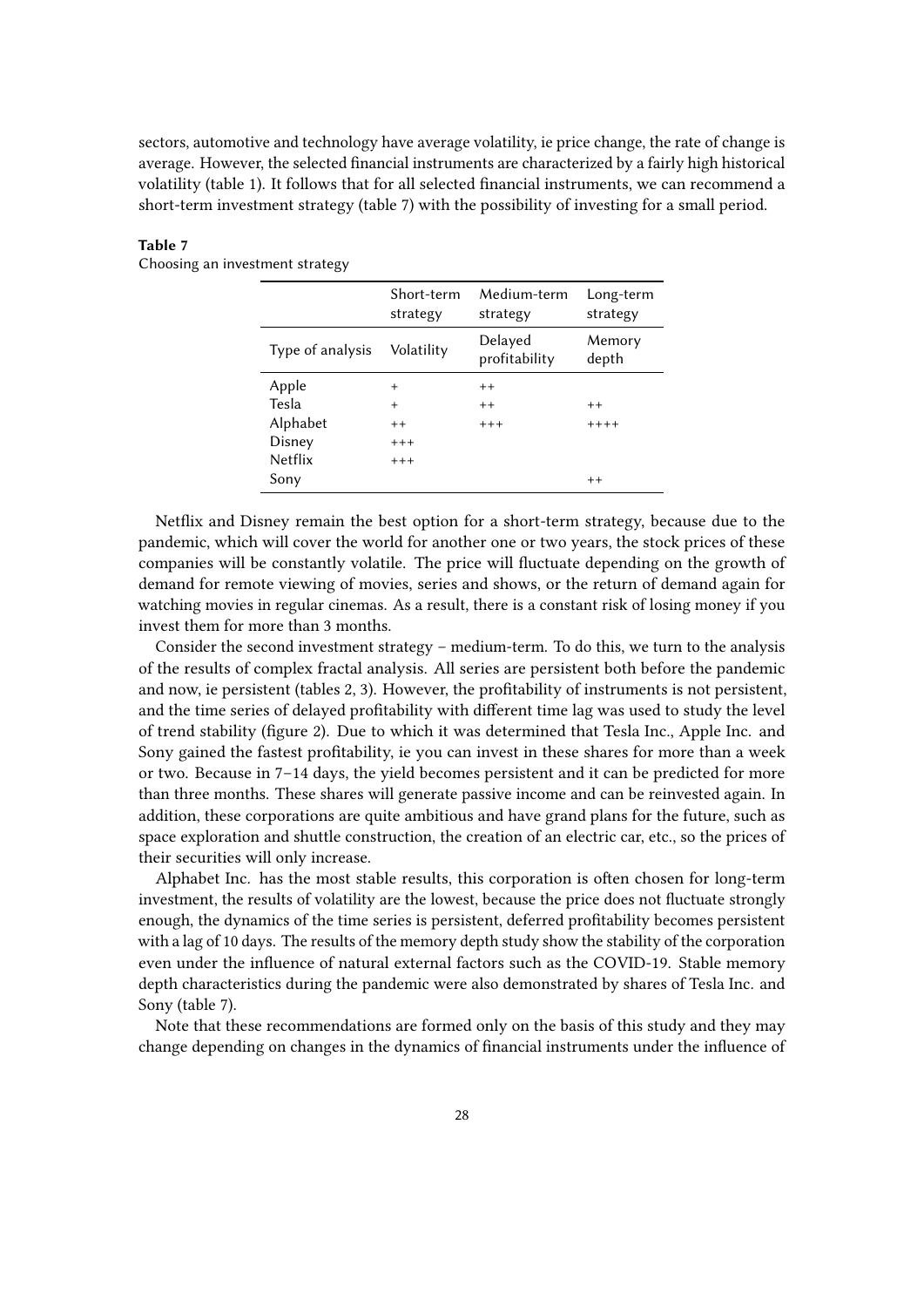various external and internal factors.

## **References**

- <span id="page-13-0"></span>[1] N. Maksyshko, O. Vasylieva, Comparative analysis of the stock quotes dynamics for ITsector and the entertainment industry companies based on the characteristics of memory depth, SHS Web of Conferences 107 (2021) 01003. doi:[10.1051/shsconf/202110701003](http://dx.doi.org/10.1051/shsconf/202110701003).
- <span id="page-13-1"></span>[2] E. F. Fama, Efficient Capital Markets: II, The Journal of Finance 46 (1991) 1575–1617. doi:[10.1111/j.1540- 6261.1991.tb04636.x](http://dx.doi.org/10.1111/j.1540-6261.1991.tb04636.x).
- <span id="page-13-2"></span>[3] R. Singh, N. M. Leepsa, N. N. Kushwaha, Testing the weak form of efficient market hypothesis in carbon efficient stock indices along with their benchmark indices in select countries, Iranian Journal of Management Studies 9 (2016) 627–650.
- <span id="page-13-3"></span>[4] C. M. Boya, From efficient markets to adaptive markets: Evidence from the French stock exchange, Research in International Business and Finance 49 (2019) 156–165. doi:[10.1016/](http://dx.doi.org/10.1016/j.ribaf.2019.03.005) [j.ribaf.2019.03.005](http://dx.doi.org/10.1016/j.ribaf.2019.03.005).
- <span id="page-13-4"></span>[5] M. R. Borges, Efficient market hypothesis in European stock markets, The European Journal of Finance 16 (2010) 711–726. doi:[10.1080/1351847X.2010.495477](http://dx.doi.org/10.1080/1351847X.2010.495477).
- <span id="page-13-5"></span>[6] E. E. Peters, Fractal Market Analysis. Applying Chaos Theory to Investment and Analysis, John Wiley & Sons, Inc., New York, NY, 1994.
- <span id="page-13-6"></span>[7] L. O. Dittrich, P. Srbek, Is violation of the random walk assumption an exception or a rule in capital markets?, Atlantic Economic Journal 48 (2020) 491–501. doi:[10.1007/](http://dx.doi.org/10.1007/s11293-020-09686-y)  $s11293 - 020 - 09686 - v.$
- <span id="page-13-7"></span>[8] V. Soloviev, A. Bielinskyi, O. Serdyuk, V. Solovieva, S. Semerikov, Lyapunov exponents as indicators of the stock market crashes, CEUR Workshop Proceedings 2732 (2020) 455–470.
- <span id="page-13-8"></span>[9] L. M. Calcagnile, F. Corsi, S. Marmi, Entropy and efficiency of the ETF market, Computational Economics 55 (2020) 143-184. doi:10.1007/s10614-019-09885-z.
- <span id="page-13-9"></span>[10] Y. Karaca, Y.-D. Zhang, K. Muhammad, Characterizing complexity and self-similarity based on fractal and entropy analyses for stock market forecast modelling, Expert Systems with Applications 144 (2020) 113098. doi:[10.1016/j.eswa.2019.113098](http://dx.doi.org/10.1016/j.eswa.2019.113098).
- <span id="page-13-10"></span>[11] S. Bianchi, A. Pianese, Time-varying Hurst–Hölder exponents and the dynamics of (in)efficiency in stock markets, Chaos, Solitons & Fractals 109 (2018) 64–75. doi:[10.1016/](http://dx.doi.org/10.1016/j.chaos.2018.02.015) [j.chaos.2018.02.015](http://dx.doi.org/10.1016/j.chaos.2018.02.015).
- <span id="page-13-11"></span>[12] Z. Z. Katarzyna, S. Mikolaj, Analysis of the phenomenon of long-term memory in financial time series, in: 36th International Conference on Mathematical Methods in Economics, České Budějovice, Czech Republic, 2018, pp. 216–221.
- <span id="page-13-12"></span>[13] S. Erokhin, O. Roshka, Application of fractal properties in studies of financial markets, MATEC Web Conf. 170 (2018) 01074. doi:[10.1051/matecconf/201817001074](http://dx.doi.org/10.1051/matecconf/201817001074).
- <span id="page-13-13"></span>[14] V. V. Perepelitsa, N. K. Maksyshko, Analysis and forecasting of the economic systems evolution: problems of data structuring in conditions of uncertainty and pre-forecast analysis, Lambert Academic Publishing GmbH & Co. KG, Saarbrucken, 2012.
- <span id="page-13-14"></span>[15] N. K. Maksyshko, System characteristics evaluation of economic dynamics based on the results of complex fractal analysis, Bulletin of Zaporizhzhia National University 2 (2011) 119–130.